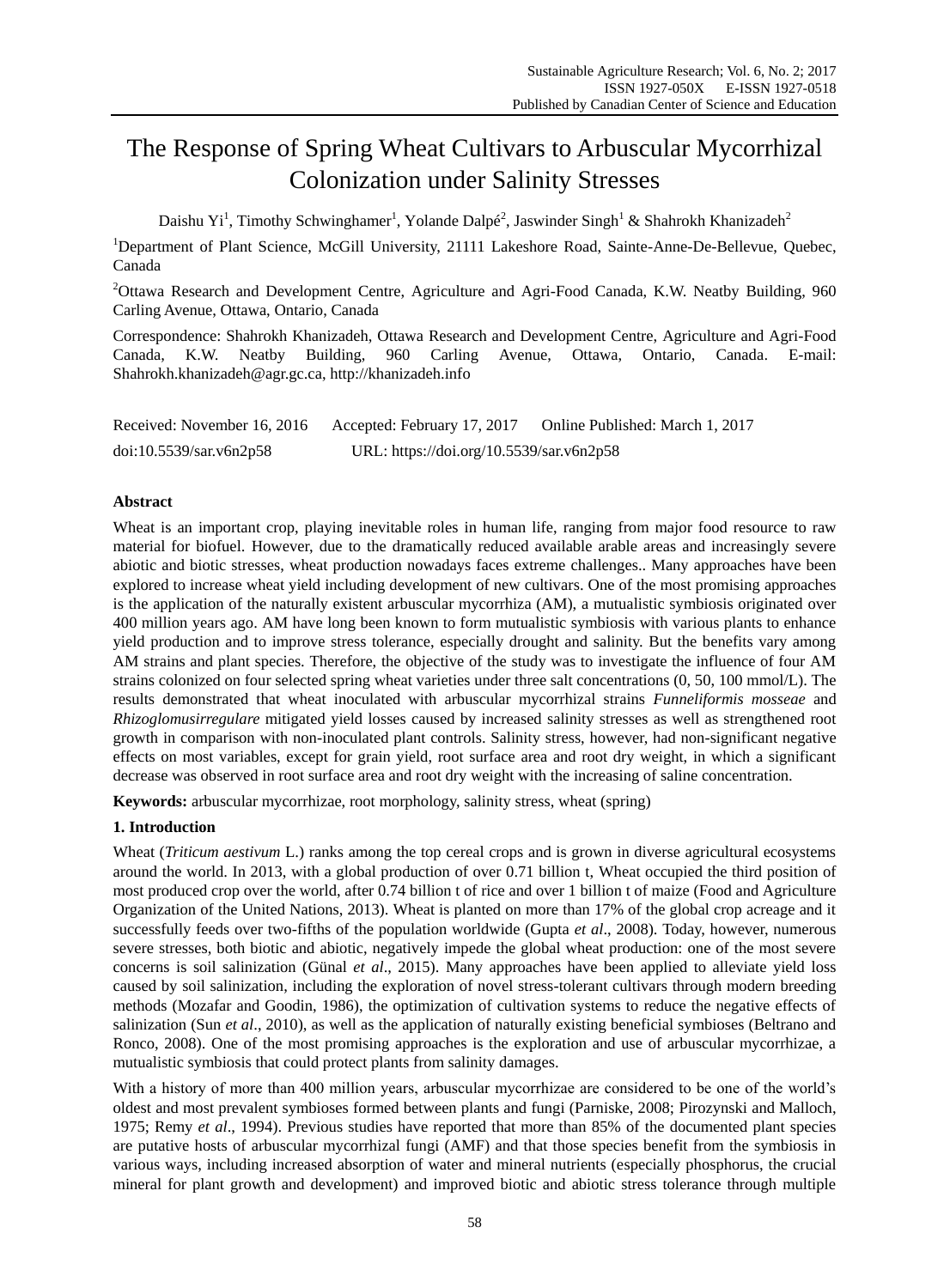complex mechanisms (Daei *et al*., 2009; Harley and Smith, 1997; Marschner and Dell, 1994; Pozo *et al*., 2010; Wang and Qiu, 2006). An increase in salinity tolerance was observed in numerous mycorrhizal colonized plants, including crops such as barley and wheat (Rad *et al*., 2009; Talaat and Shawky, 2014). Nevertheless, such benefits vary depending on the AMF strains selected and the host plant species involved (Gong *et al*., 2013; Zou and Wu, 2011). Therefore, the objective of this project was to evaluate the response of four selected spring wheat genotypes to inoculation with four arbuscular mycorrhizal strains under three salt concentrations.

## **2. Materials and Methods**

## *2.1 Experimental Materials*

## 2.1.1 Wheat Cultivars

Four spring wheat cultivars, namely FL62R1, Scotia, Snowbird, and 13NQW1265, were analyzed in the current study (Table 1). In addition to plant biomass and root morphology, the relationship between grain colour and antioxidant components and their responses to wheat mycorrhization were also of great interest. Therefore, the four spring wheat cultivars chosen for our study were mainly because of their respective grain colours (red, white or purple). On one hand, changes in plant biomass and root morphology were measured and analyzed. On the other hand, the harvested grains were further processed for the analysis of grain antioxidant components to determine differences in the antioxidant capacity of coloured wheat with and without arbuscular mycorrhizal inoculation.

Table 1. Wheat cultivars, arbuscular mycorrhizal (AM) strains, and salinity treatments of the experimental design

| <b>Spring wheat cultivars</b>         |                            |                                                                  |  |  |  |  |  |  |  |
|---------------------------------------|----------------------------|------------------------------------------------------------------|--|--|--|--|--|--|--|
| Wheat cultivar                        | Grain colour               | Seeds per pot                                                    |  |  |  |  |  |  |  |
| <b>FL62R1</b>                         | Red                        |                                                                  |  |  |  |  |  |  |  |
| Scotia                                | Red                        |                                                                  |  |  |  |  |  |  |  |
| Snowbird                              | White                      | 5                                                                |  |  |  |  |  |  |  |
| 13NQW1265                             | Purple                     | 5                                                                |  |  |  |  |  |  |  |
|                                       | <b>AM</b> strains          |                                                                  |  |  |  |  |  |  |  |
| AM strain <sup>a)</sup>               | $DAOM^{b}$                 | Number of propagules per pot                                     |  |  |  |  |  |  |  |
| <i>Funneliformis</i> + <i>mosseae</i> | 198274                     | 50                                                               |  |  |  |  |  |  |  |
| Funneliformis caledonius              | 242686                     | 50                                                               |  |  |  |  |  |  |  |
| Rhizoglomus irregulare                | 240442                     | 50                                                               |  |  |  |  |  |  |  |
| $M$ <sub>y</sub> $ke$                 | 197198                     | 50                                                               |  |  |  |  |  |  |  |
|                                       | <b>Salinity treatments</b> |                                                                  |  |  |  |  |  |  |  |
| Saline solution ( $mmolL^{-1}$ )      |                            | grams of NaCl $(L^{-1})$ Volume of saline solution per pot $(L)$ |  |  |  |  |  |  |  |
| 0                                     | $\theta$                   | 0.1                                                              |  |  |  |  |  |  |  |
| 50                                    | 2.925                      | 0.1                                                              |  |  |  |  |  |  |  |
| 100                                   | 5.85                       | 0.1                                                              |  |  |  |  |  |  |  |

a) The arbuscular mycorrhizal strains *Rhizoglomus irregulare* (DAOM 240442) and *Myke* (DAOM 197198) originate from the same mycorrhizal species but are different strains.

b) DAOM refers to Canadian National Mycological Herbarium.

#### *--Arbuscular mycorrhizal strains (*AMF strains)

Four AMF strains, namely *Funneliformis mosseae (DAOM 198274)*, *F. caledonium (DAOM 242686)*, and two *Rhizoglomus irregulare strains* (DAOM 240442) and the commercial product *Myke* (DAOM 197198) . The AMF strains were obtained from the Glomeromycota in vitro and in vivo Collection, Ottawa Research and Development Centre, Agriculture and Agri-Food Canada.

## *--Salinity treatments*

Saline solutions were made with sodium chloride (NaCl), and three salinity levels  $(0, 50, 0r 100 \text{ mmolL}^{-1})$  were used.

## *2.2 Methods*

A greenhouse experiment was conducted under controlled condition with a 16-h photoperiod and a 22°C/20°C day/night temperature regime. For each of the four wheat cultivars, five seeds inoculated with one AMF strain at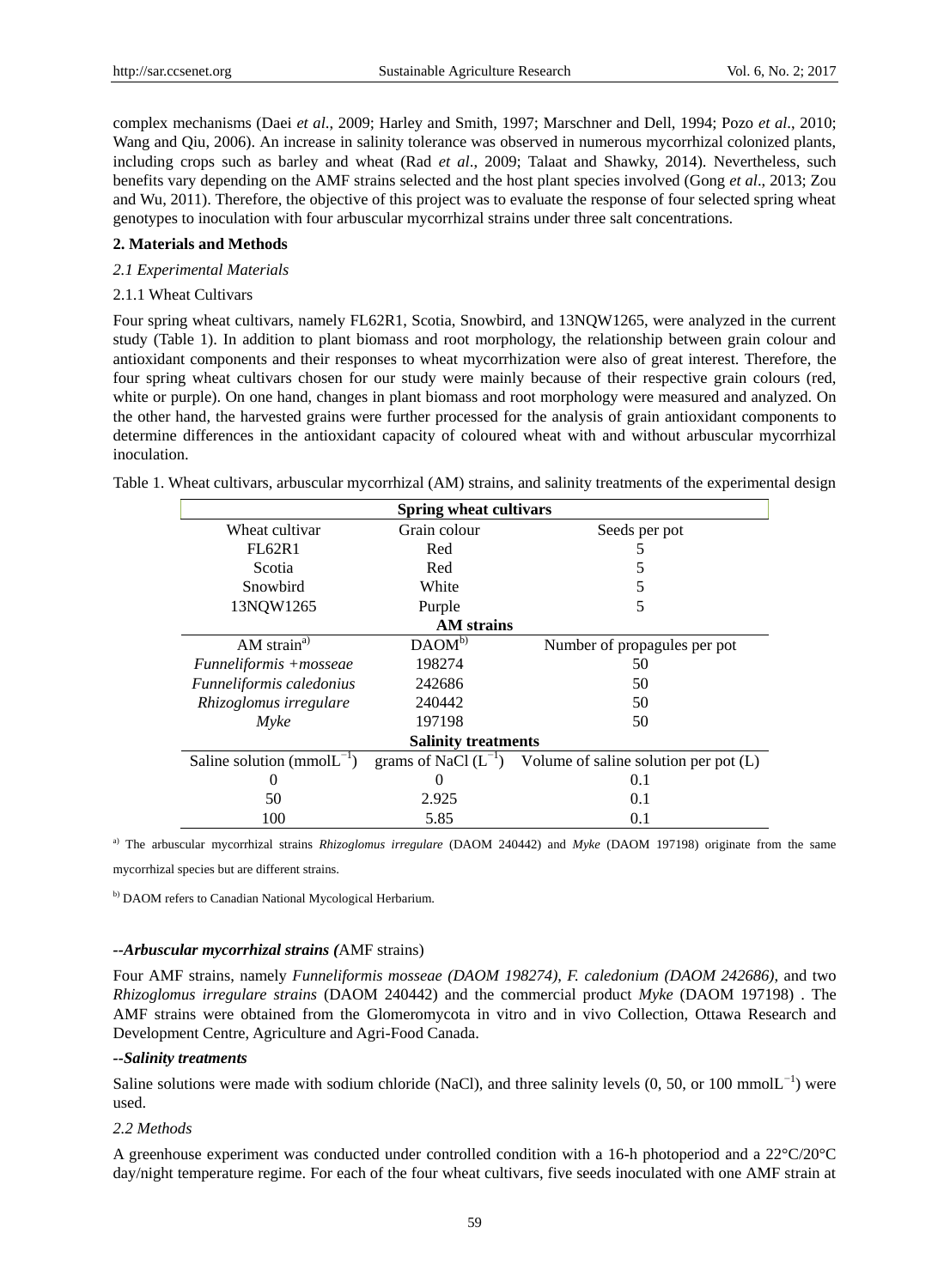a rate of 50 spores were planted in each 15.25cm (6-inch) pot, with equal distances between the seeds. Non-inoculated seeds were also planted for each cultivar as controls. Each inoculant was provided in the form of a specific matrix containing relevant AMF spores. The non-mycorrhizal controls were treated with mycorrhizal-free soil instead of mycorrhizal-spore-containing matrix. A total of 360 pots were used, with 60 pots per replicate and 6 replicates, arranged according to a randomized complete block design. The AGRO MIX G10 (AF) soil was used as Substrate matrix to guarantee no extra mycorrhizal fungi in the soil. Constant irrigation was provided throughout the growth period but was stopped on the days when the saline treatments were applied. The plants were fertilized with 100 ml 20-20-20 N-K-P (1 g  $kg^{-1}$ ) per pot every two weeks.

Salinity treatment with 100 ml of NaCl solution  $(0, 50, 0r 100$  mmol $L^{-1}$ ) per pot was initialled on the fifth week of growth and continued at 3-d intervals for six weeks until harvest. Data on grain yield, root length, root surface area, total root volume, root fresh weight, and root dry weight were collected and measured. Root morphological parameters were collected with *WinRHIZO Pro* Regent Instruments software and root dry weight was then measured after the roots had been dried in an oven at 60°C for 3 d. The data were analyzed using PROC GLIMMIX (Generalized Linear Mixed Models) of the SAS software package.

#### **3. Results**

## *3.1 Plant Biomass*

Grain yield, root fresh weight and root dry weight were measured and analyzed as indicators of plant biomass.

#### *--Grain yield*

Grain yield was significantly affected by the interaction between mycorrhizal strains and salinity treatments with a *P*-value of 0.0121 (Table 1). Specifically, salinity levels had a significantly negative effect on yield production in the non-mycorrhizal controls ( $P = 0.0205$ ) and in the wheat cultivars inoculated with *F. caledonius* ( $P = 0.0205$ ) 0.0027), which exhibited a significant yield decrease when treated with the NaCl solution at 100 mmolL<sup>-1</sup>in comparison with the non-salt-treated controls. There were, however, no significant changes in grain yield between the salt and non-salt treatments when the wheat had been inoculated with the other AMF strains, indicating that colonization with *F. mosseae*, *R. irregulare*, and *Myke* benefited the host wheat by efficiently mitigating saline-induced yield decreases.

Table 2. Effect of interaction between mycorrhizal strains and salinity levels on grain yield, sliced by mycorrhizal strain ( $\alpha$  = 0.05)

| <b>AM</b> strains    | Salinity levels $(mmolL^{-1})$                      | <i>P</i> -value | Grain yield (estimates) <sup>a)</sup> |
|----------------------|-----------------------------------------------------|-----------------|---------------------------------------|
| <i>Funneliformis</i> | $\theta$                                            | $P = 0.5024$    | $0.6534a^{b}$                         |
| mosseae              | 50                                                  |                 | 0.7682a                               |
|                      | 100                                                 |                 | 0.6935a                               |
| <i>Funneliformis</i> | $\Omega$                                            | $P = 0.0027$    | 0.8746a                               |
| caledonius           | 50                                                  |                 | 0.8243a                               |
|                      | 100                                                 |                 | 0.5577b                               |
| Rhizoglomus          | $\Omega$                                            | $P = 0.3737$    | 0.7011a                               |
| irregulare           | 50                                                  |                 | 0.8326a                               |
|                      | 100                                                 |                 | 0.7961a                               |
| Myke                 | $\Omega$                                            | $P = 0.2865$    | 0.7156a                               |
|                      | 50                                                  |                 | 0.5693a                               |
|                      | 100                                                 |                 | 0.6765a                               |
| Control              | $\Omega$                                            | $P = 0.0205$    | 0.8390a                               |
|                      | 50                                                  |                 | 0.6743ab                              |
|                      | 100                                                 |                 | 0.5667b                               |
|                      | Mycorrhizal strains * salinity levels <sup>c)</sup> |                 | $P = 0.0121$                          |

a) Grain yield is presented as estimates, because there was difficulty with the transformation back into means.

<sup>b)</sup> Estimates followed by the same letters are not significantly different with 95% confidence limits.

 $\degree$ ) A two-way-interaction between mycorrhizal strains and salinity levels was found.

## *--Root fresh weight*

Root fresh weight was significantly influenced by the wheat-mycorrhiza interaction, with a *P*-value of 0.0137 (Table 3). Salt treatment, however, had no significant effect on root fresh weight  $(P = 0.0548)$ . Specifically, the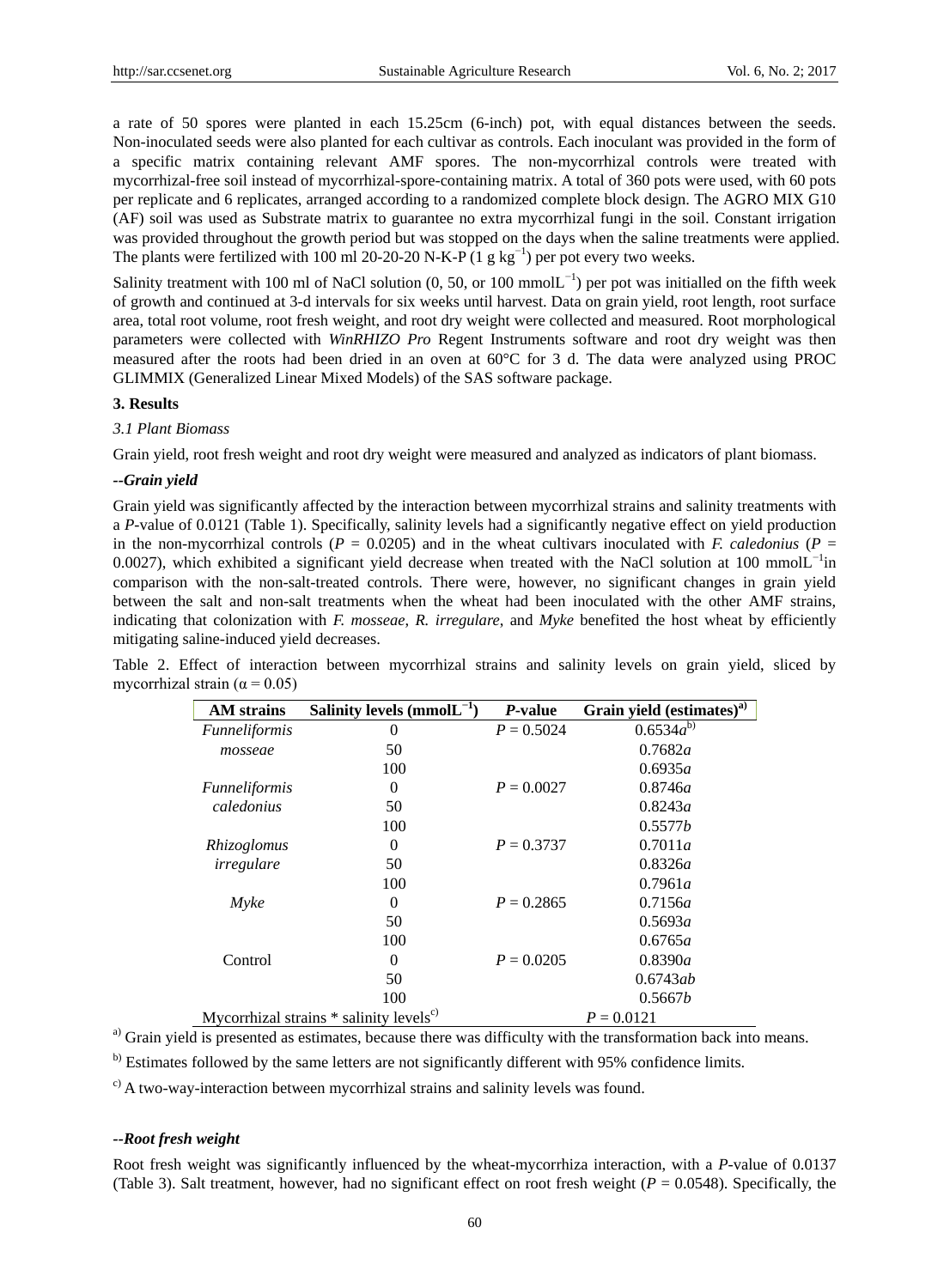wheat cultivars Snowbird and 13NQW1265 responded positively to inoculation with *R. irregulare,* resulting in significantly heavier root fresh weights in comparison with the non-inoculated controls, as shown in Table 3. Nevertheless, inoculation of either Snowbird or 13NQW1265 with the other AMF, namely, *F. mosseae*, *F. caledonius*, and the commercial strain *Myke*, generally had no significant effects on root fresh weight, presenting as no significant differences in root fresh weight between the inoculated plants and the non-inoculated controls. The only exception was the *F. mosseae*-inoculated Snowbird, which responded positively to that AMF and produced a significantly heavier root fresh weight than non-inoculated Snowbird did. FL62R1 and Scotia did not exhibit any significant change in root fresh weight in response to plant mycorrhization. Furthermore, it was noticed that even though the non-commercial mycorrhizal strain *R. irregulare* and the commercial strain *Myke*belonged to the same AMF species, the performance of *Myke*was apparently worse than that of *R. irregulare* , particularly in the cultivars FL62R1 and Scotia. Root fresh weight was significantly heavier in the *R. irregulare* -inoculated FL62R1 than in the *Myke*-inoculated FL62R1. Similarly, heavier root fresh weight was observed in the Scotia wheat inoculated with *R. irregulare* than in the same cultivar inoculated with *Myke*. In addition, the wheat cultivar FL62R1 (whether inoculated or non-inoculated) generally had higher levels of root fresh weight, whereas Snowbird (whether inoculated or non-inoculated) had the lower root fresh weight. These findings show that the wheat cultivar FL62R1 was the best option among these four experimental spring wheat genotypes in terms of producing stronger root systems.

Table 3. Effect of interaction between mycorrhizal strains and wheat cultivars on root fresh weight, sliced by wheat cultivar ( $\alpha$  = 0.05)

| <b>Wheat cultivars</b> | <b>Mycorrhizal strains</b>                          | P-value      | Root fresh weight (means) <sup>a)</sup> |  |  |
|------------------------|-----------------------------------------------------|--------------|-----------------------------------------|--|--|
| <b>FL62R1</b>          | Funneliformismosseae                                | $P = 0.0425$ | $2.4593ab^{b}$                          |  |  |
|                        | Funneliformiscaledonius                             |              | 2.6365ab                                |  |  |
|                        | Rhizoglomus irregulare                              |              | 3.0955a                                 |  |  |
|                        | Myke                                                |              | 2.1972b                                 |  |  |
|                        | Control                                             |              | 2.6191ab                                |  |  |
| Scotia                 | <i>Funneliformis mosseae</i> $P = 0.0179$           |              | 2.1776ab                                |  |  |
|                        | Funneliformis caledonius                            |              | 2.1834ab                                |  |  |
|                        | Rhizoglomus irregulare                              |              | 2.2746a                                 |  |  |
|                        | Myke                                                |              | 1.7020 <i>b</i>                         |  |  |
|                        | Control                                             |              | 2.1886ab                                |  |  |
| Snowbird               | <i>Funneliformis mosseae</i>                        | $P = 0.0016$ | 1.8465a                                 |  |  |
|                        | Funneliformis caledonius                            |              | 1.3465ab                                |  |  |
|                        | Rhizoglomus irregulare                              |              | 1.8073a                                 |  |  |
|                        | Myke                                                |              | 1.6429ab                                |  |  |
|                        | Control                                             |              | 1.2751b                                 |  |  |
| 13NQW1265              | Funneliformis mosseae                               | $P = 0.0108$ | 2.2588ab                                |  |  |
|                        | Funneliformis caledonius                            |              | 2.0449ab                                |  |  |
|                        | Rhizoglomus iirregulare                             |              | 2.4982a                                 |  |  |
|                        | <b>Myke</b>                                         |              | 1.9780ab                                |  |  |
|                        | Control                                             |              | 1.9036 <i>b</i>                         |  |  |
|                        | Mycorrhizal strains * wheat cultivars <sup>c)</sup> |              | $P = 0.0137$                            |  |  |

<sup>a)</sup> Root fresh weight is presented as means.

b) Means followed by the same letters are not significantly different with 95% confidence limits.

c) A two-way-interaction between mycorrhizal strains and wheat cultivars was found.

#### *--Root dry weight*

Root dry weight was significantly affected by AMF strain  $(P < 0.0001)$ , and salinity treatment  $(P = 0.0234)$ independently (Tables 4 and 5). A significant difference was observed between cultivars  $(P < 0.0001)$ . In terms of the evaluation of wheat cultivars, FL62R1 had the heaviest root dry weight, whether inoculated with mycorrhizal fungi or not. The cultivar Snowbird had the lowest root dry weight, whereas Scotia and 13NQW1265 had relatively moderate root dry weights, which were lower than that of wheat FL62R1 but higher than that of Snowbird. Multiple comparisons between the wheat plants colonized by the mycorrhizal strains *F. mosseae*, *F. caledonius*, and *R. irregulare* and the non-mycorrhizal controls indicate that mycorrhizal inoculation significantly improved root dry weight. The only exception was inoculation with the commercial AMF strain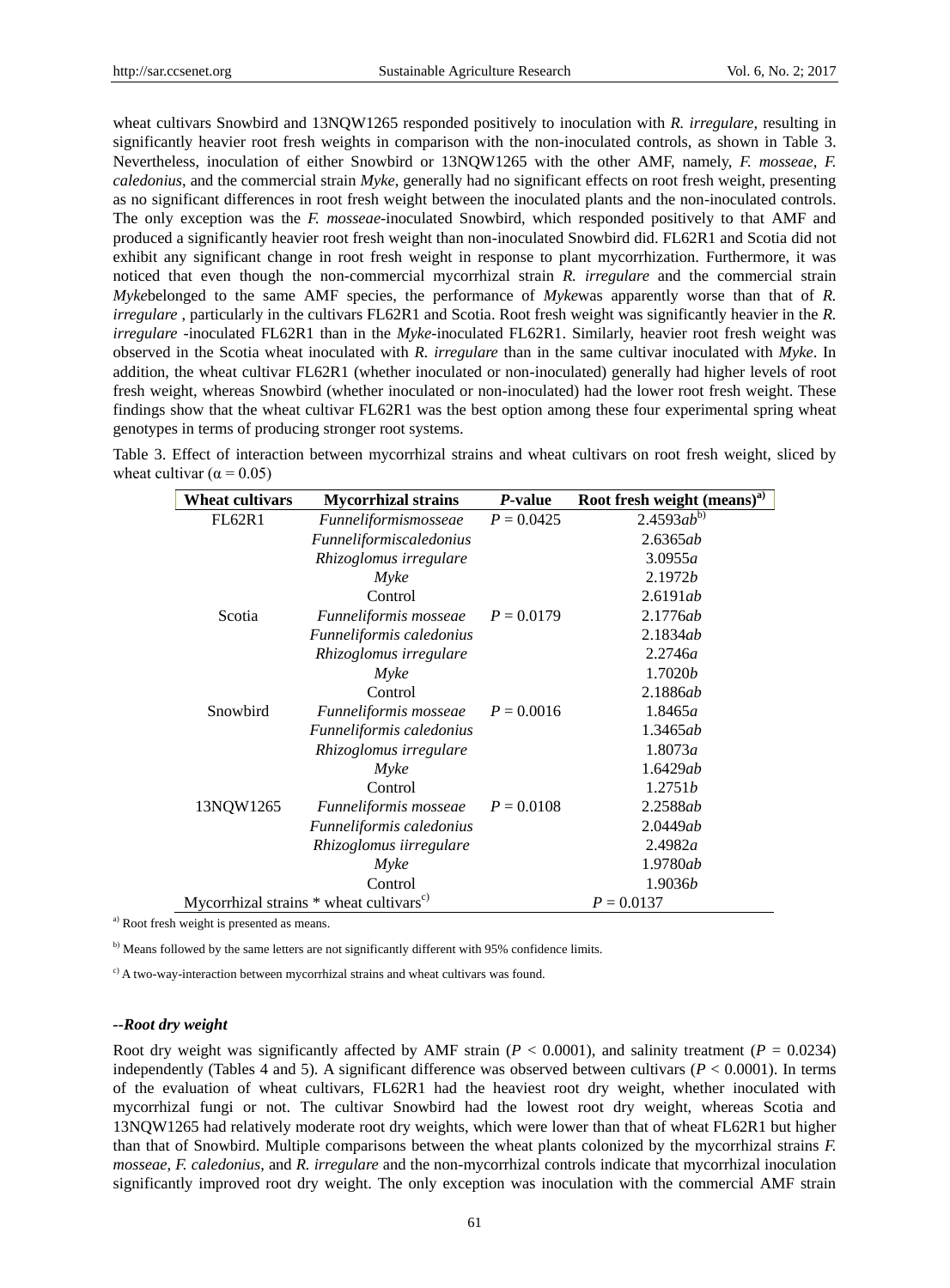*Myke*, given that *Myke* colonization had no significant effects on the wheat cultivars in comparison with the non-inoculated controls.

|                     | <b>Root</b>         | Surface area                      | Root volume  |            |  |
|---------------------|---------------------|-----------------------------------|--------------|------------|--|
|                     | length <sup>b</sup> | $(mm*mm)$                         | $(mm*mm*mm)$ | $(grams)$  |  |
|                     | (mm)                |                                   |              |            |  |
|                     |                     | <b>Wheat cultivars</b>            |              |            |  |
| FL62R1              | $280.07a^{c}$       | 84.7314 <i>a</i>                  | 2.0491a      | 0.5401a    |  |
| Scotia              | 287.98a             | 79.0213ab                         | 1.725ab      | 0.4618b    |  |
| Snowbird            | 239.03b             | 58.6932c                          | 1.2598c      | 0.3544c    |  |
| 13NQW1265           | 304.79a             | 75.2293 <i>b</i>                  | 1.438bc      | 0.437b     |  |
| $P$ -value          | P < 0.0001          | P < 0.0001                        | P < 0.0001   | P < 0.0001 |  |
|                     |                     | Mycorrhizal strains <sup>d)</sup> |              |            |  |
| <i>F.mosseae</i>    | 301.60a             | 81.2535ab                         | 1.744ab      | 0.4732a    |  |
| <i>F.caledonius</i> | 252.54bc            | 64.8801cd                         | 1.3384c      | 0.4556a    |  |
| R.iirregulare       | 320.13a             | 88.5825 <i>a</i>                  | 1.9599a      | 0.5121a    |  |
| Myke                | 237.81c             | 63.7823d                          | 1.3682bc     | 0.392b     |  |
| Control             | 280.57ab            | 73.19bc                           | 1.696abc     | 0.3959b    |  |
| $P$ -value          | P < 0.0001          | P < 0.0001                        | P < 0.0001   | P < 0.0001 |  |

Table 4. Back-transformedmeans<sup>a)</sup> for root morphology and root dry weight with Bonferroni grouping ( $\alpha = 0.05$ )

<sup>a)</sup> The four variables were analyzed based on their different distributions, and thus the means here are back-transformed means.

b) No two-wayinteractionswere found for these four variables; they were affected by wheat cultivar and mycorrhizal strain independently.

<sup>c)</sup> Means followed by the same letters are not significantly different with 95% confidence limits.

d) *F. mosseae* =*Funneliformis mosseae*; *F. caledonius =Funneliformis caledonius*; *R. iirregulare=Rhizoglomusirregulare*.

| Table 5. Back-transformedmeans <sup>a)</sup> for root surface area and root dry weight under salinity effects with |  |  |  |  |  |  |
|--------------------------------------------------------------------------------------------------------------------|--|--|--|--|--|--|
| Bonferroni grouping ( $\alpha = 0.05$ )                                                                            |  |  |  |  |  |  |

| Salinity levels $(mmolL^{-1})$ | Surface area $(mm*mm)^{b)}$ | Root dry weight (grams) |
|--------------------------------|-----------------------------|-------------------------|
|                                | 76.9581 $a^{c}$             | 0.4615a                 |
| 50                             | 74.4342 <i>ab</i>           | 0.4493ab                |
| 100                            | 69.9915 <i>b</i>            | 0.4203h                 |
| P-value                        | $P = 0.0200$                | $P = 0.0234$            |

<sup>a)</sup> The two variables were analyzed based on their different distributions, and thus the means here are back-transformed means.

b) No two-wayinteractionswere found for these variables, and therefore they were affected by salinity level independently.

<sup>c)</sup> Means followed by the same letters are not significantly different with 95% confidence limits.

#### *3.2 Root Morphology*

Total root length, root surface area, and total root volume were measured as representatives of root morphological variables. All the three root architecture parameters depended to the wheat cultivar and the mycorrhizal strain, independently (Table 4). The two-way interaction was not statistically significant at the *P*=0.05 level. Generally, the results indicate that inoculation with *R. irregulare* benefited the host wheat by strengthening root development, which was quantified by larger total root volume, longer root length, and greater root surface area. Root surface area was taken as an example here. A comparison between the *R. irregulare*-inoculated wheat plants and the non-mycorrhizal controls indicates that colonization by *R. irregulare* fungus appeared to positively promote root growth and development, contributing to significantly larger root surface area. From the perspective of wheat cultivar selection, the results demonstrate that the wheat cultivars exhibited different root morphology responses. Generally, cultivar FL62R1 and Scotia had the best performance for all variables, resulting in the longest root length, largest root surface area, and largest root volume, whereas the commonly used cultivar Snowbird had the poorest performance, with the lowest values for all the root morphology variables measured.

## *3.3 Salinity Effects*

The results show that the salinity had a non-significant effect on root length, total root volume, root fresh weight.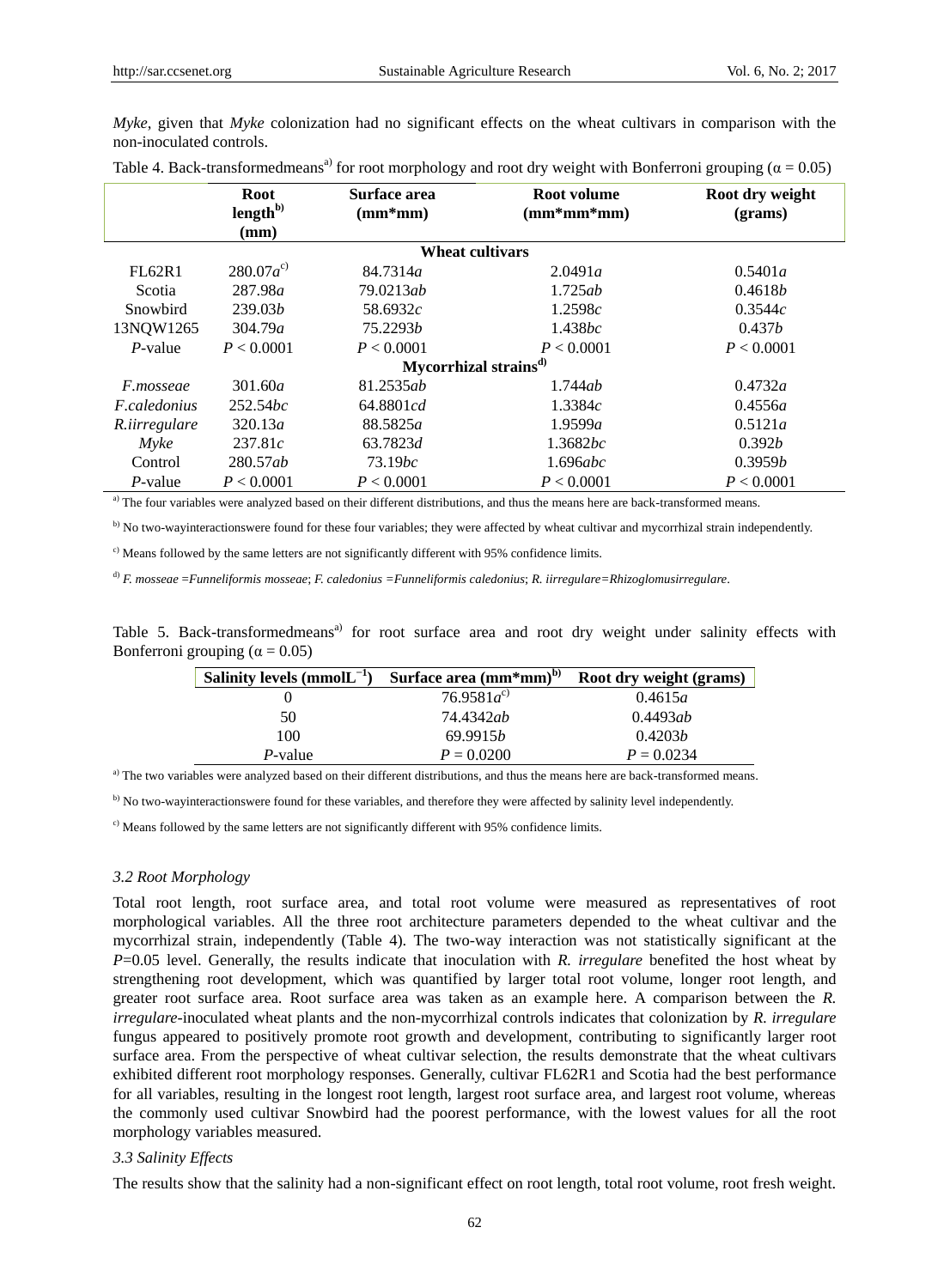In addition to negatively affecting grain yield through an interaction with mycorrhizal strain as discussed above, the salinity treatments also had significantly negative effects on root surface area and root dry weight. Specifically, root surface area and root dry weight decreased significantly under the highest-concentration of salt solution (100 mmolL<sup>-1</sup>) in comparison with the non-salt control in all wheat-mycorrhizal combinations, and the decrease could be well-described by linear regression. These findings suggest that even the highest level of saline stress applied in this study may be far below the salt sensitivity of wheat cultivars, with the result that the effects of salt were non-significant on most of the variables in this study.

#### **4. Discussion and Conclusion**

#### *4.1 Plant Biomass and Root Morphology*

Taken together, the above findings demonstrate that the mycorrhizal strains *F. mosseae* and *R. irregulare*  improved the performance of the experimental wheat cultivars in terms of both plant biomass (grain yield and root biomass) and root morphology among the four selected AMF strains. Wheat colonized by *F. mosseae* or *R. irregulare* showed significant advantages in terms of both the mitigation of saline-induced yield loss and the promotion of root development, with heavier root biomass and optimized root architecture in comparison with the non-inoculated controls. However, the performance of mycorrhizal strains *F. caledonius* and *Myke* varied among the variables.

With respect to plant biomass, the results illustrate that wheat inoculated with *F. mosseae* and *R. irregulare*  experienced lower yield loss under salinity stress and produced heavier root biomass. These effects may be due in part to the integrated effects, which include: increased uptake of phosphorus (which functions as the crucial nutrient and material base for plant development and growth),enhanced water absorption and water-use efficiency (which allow the plant to fight against salinity-induced physiological water shortages),and more efficient photosynthesis (which provides more carbohydrates and improves the transportation rate between the plant and the fungus in the mycorrhizal symbiosis) (Colla*et al*., 2008; Sheng *et al*., 2008; Talaat and Shawky, 2013).

It has been widely reported that mycorrhizae help plants to improve their tolerance against salinity stresses through multiple mechanisms, including changes in root morphology and the enhancement of water and nutrient uptake. The comprehensive effects therefore improve plant vigour and provide hosts with heavier root biomass in comparison with non-mycorrhizal controls under saline conditions (Evelin *et al*., 2009; Porcel *et al*., 2012). In consequence, evaluations on root biomass and yield production are insufficient to provide enough information for a full understanding of the influence of plant mycorrhization. As previously reported by Iman *et al*., (2006), root morphology may change without significant differences in root biomass. Therefore, in addition to root biomass, root morphological parameters must also be evaluated, as was done in this study.

Optimized root architecture was observed in the wheat inoculated with *R. irregulare*, as indicated by larger root surface area, longer root length, and larger total root volume. Particularly, the *R. irregulare* -inoculated wheat had a significantly larger root surface area in comparison with the non-inoculated controls and thus provided larger contact areas with the soil matrix, allowing the plants to absorb mineral nutrients and water more efficiently, an absolute advantage in stress conditions. Similarly, roots with larger total root volume and longer root length were also of great value in terms of nutrient absorption, by exposing roots to a larger area of soil matrix and by drilling deeper into the soil for more available nutrition (Jones *et al*., 1989). The enhanced uptake of nutrients, especially phosphorus ions, played a crucial role in the promotion of root development and contributed to the increased root fresh weight and root dry weight in this study. Therefore, it is reasonable to conclude that colonization by the mycorrhizal fungus *R. irregulare* significantly optimized root architecture, which was the structural foundation for increased nutrient uptake capacity, and that the increased water and mineral absorption contributed to heavier root biomass. However, the performance of other AMF strains was not as stable and positive as that of *R. irregulare*.

A comparison between the wheat cultivars shows that FL62R1 performed the best in most cases, with significantly heavier root biomass and better optimized root architecture. In contrast, the Snow bird wheat responded the poorest to mycorrhizal colonization. These findings suggest that in terms of better response to mycorrhization and stronger stress tolerance capacity, the wheat cultivar FL62R1 is more suitable than the commercially used Snowbird wheat.

## *4.2 Salinity Treatment*

Salinity had significant negative effects on grain yield, root surface area, and root dry weight at the highest experimental salinity level  $(100 \text{ mmolL}^{-1})$ . Regarding the other experimental variables, the salinity levels used in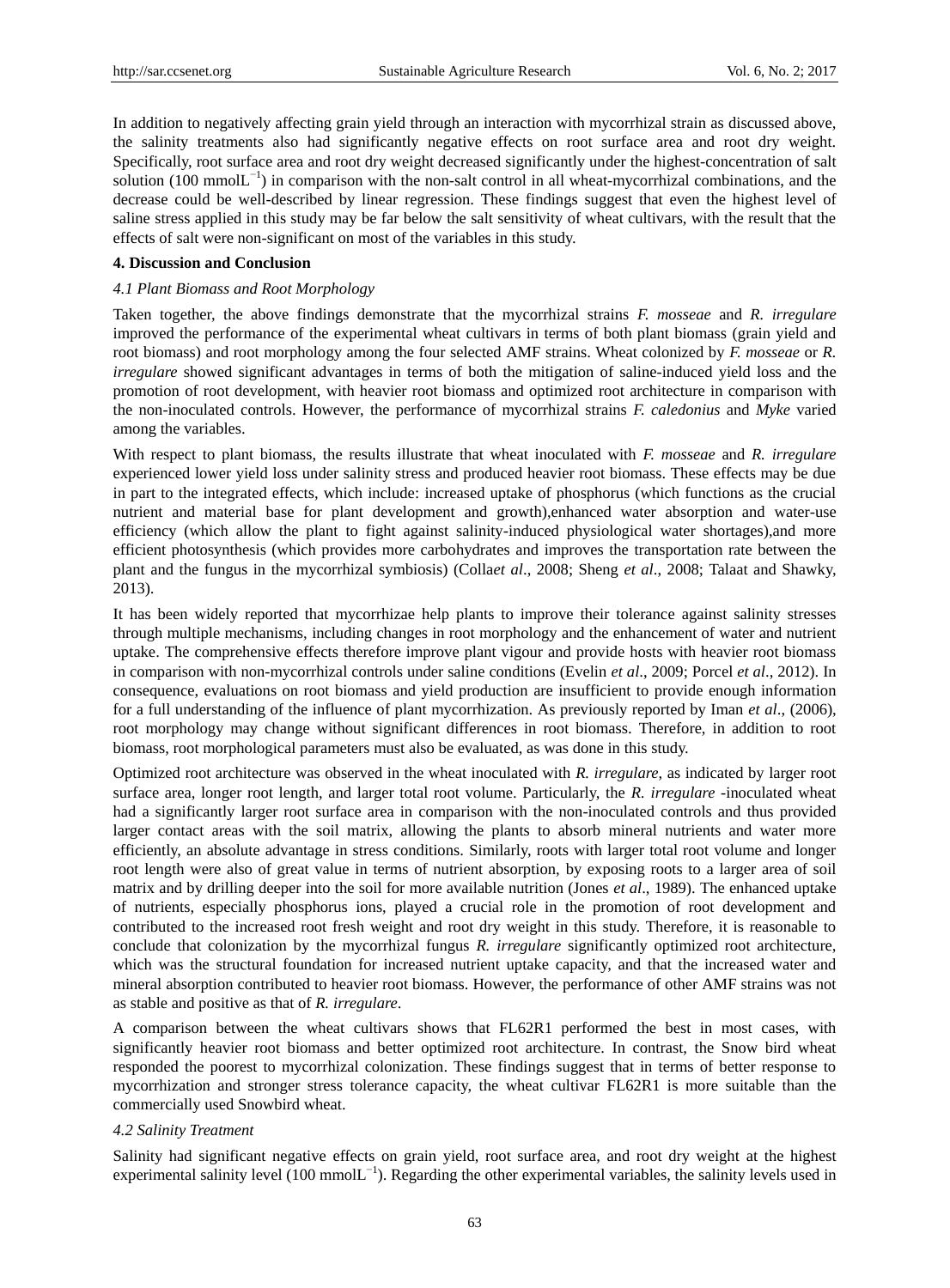this study were too low to induce a detectable stress response on wheat cultivars, themoderately salinity-tolerant crop. Previous studies on the salinity tolerance of wheat used a wide range of salt levels, ranging from 0 mM (control) to 200 mM or even higher (Zair *et al*., 2003; El-Hendawy *et al*., 2005), and significant negative effects would generally be observed when the concentration of saline solutions were higher than 150 mmolL<sup>-1</sup>. It has been reported that the salinity levels applied to a moderately salinity-tolerant wheat variety ranged from 0 mmolL<sup>-1</sup>to 320 mmolL<sup>-1</sup> and statistically significant changes were found in most variables where salt solutions higher than 120 or 180 mmol $L^{-1}$ . Thus it is reasonable to deduce that the NaCl concentration of 100 mmolL<sup>-1</sup>used in our study did not provide sufficient stress for wheat, leading to insignificant effects of salinity on many of the variables. This study still provided useful information about salinity, however. The strongest saline stress used in the study was equal to slight saline condition if we compare the highest salt concentration to the saturation extract (100 mmolL<sup>-1</sup>, which equals 5.8 gL<sup>-1</sup>, slightly saline soil conditions). We can therefore deduce that these four wheat cultivars are able to grow in slightly saline soil without negative effects (Brouwer *et al*., 1985).

## **Acknowledgements**

The authors thank HaritikaMajithiaand PrabhjotNandha for their support and Dr. Valerie Gravel for her valuable suggestions for the experiments.

#### **References**

- Beltrano, J., Ronco, M. G. (2008). Improved tolerance of wheat plants (*Triticumaestivum* L.) to drought stress and rewatering by the arbuscular mycorrhizal fungus *Glomus claroideum*: Effect on growth and cell membrane stability. *Braz J Plant Physiol, 20*, 29-37. https://doi.org/10.1590/S1677-04202008000100004
- Brouwer, C., Goffeau, A., & Heibloem, M. (1985). Irrigation Water Management: Training Manual No.1 Introduction to Irrigation. Food and Agriculture Organization of the United Nations, Rome, Italy.
- Colla, G., Rouphael, Y., Cardarelli, M., Tullio, M., Rivera, C. M., & Rea, E. (2008). Alleviation of salt stress by arbuscular mycorrhizal in zucchini plants grown at low and high phosphorus concentration. *BiolFert Soils, 44*, 501-509. https://doi.org/10.1007/s00374-007-0232-8
- Daei, G., Ardekani, M. R., Rejali, F., Teimuri, S., & Miransari, M. (2009). Alleviation of salinity stress onwheat yield, yield components, and nutrient uptake using arbuscular mycorrhizal fungi under field conditions.*J Plant Physiol, 166*, 617-625. https://doi.org/10.1016/j.jplph.2008.09.013
- El-Hendawy, S. E., Hu, Y., Yakout, G. M., Awad, A. M., Hafiz, S. E., & Schmidhalter, U. (2005). Evaluating salt tolerance of wheat genotypes using multiple parameters. *Eur JAgron, 22*, 243-253. https://doi.org/10.1016/j.eja.2004.03.002
- Evelin, H., Kapoor, R., & Giri, B. (2009). Arbuscular mycorrhizal fungi in alleviation of salt stress: A review. *Ann Bot, 104*, 1263-1280. https://doi.org/10.1093/aob/mcp251
- Food and Agriculture Organization of the United Nations. (2015). FAOSTATdatabase.Available online at <http://faostat3.fao.org/home/E> (verified in June 2015).
- Gong, M., Tang, M., Chen, H., Zhang, Q., & Feng, X. (2013). Effects of two *Glomus* species on the growthand physiological performance of *Sophoradavidii* seedlings under water stress. *New Forests, 44*, 399-408. https://doi.org/10.1007/s11056-012-9349-1
- Gupta, P. K., Mir RR, Mohan, A., & Kumar, J. (2008). Wheat genomics: Present status and future prospects. *Int J Plant Genomics*, 896451. https://doi.org/10.1155/2008/896451
- Günal, H., Korucu, T., Birkas, M., Özgöz, E., & Halbac-Cotoara-Zamfir, R. (2015). Threats to Sustainability of Soil Functions in Central and Southeast Europe. *Sustainability, 7*, 2161-2188. https://doi.org/10.3390/su7022161
- Harley, J. L., Smith, S. E. (1997). Mycorrhizal symbiosis. *Mycorrhizal Symbiosis, 3*(3), 273-281.
- Iman, A., Wahab, Z., Halim, M. R. A., & Rastan, S. O. S. (2006). The influence of N-P-K fertilizer rates and cropping systems on root biomass and some root morphological variables of sweet corn and vegetable soybean. *JAgron, 5*, 111-117. https://doi.org/10.3923/ja.2006.111.117
- Jones, G. P. D., Blair, G. J., & Jessop, R. S. (1989). Phosphorus efficiency in wheat—A useful selection criterion? *Field Crops Res, 21*, 257-264. https://doi.org/10.1016/0378-4290(89)90007-5
- Marschner, H., & Dell, B. (1994). Nutrient uptake in mycorrhizal symbiosis. *Plant Soil*, *159*, 89-102. https://doi.org/10.1007/BF00000098